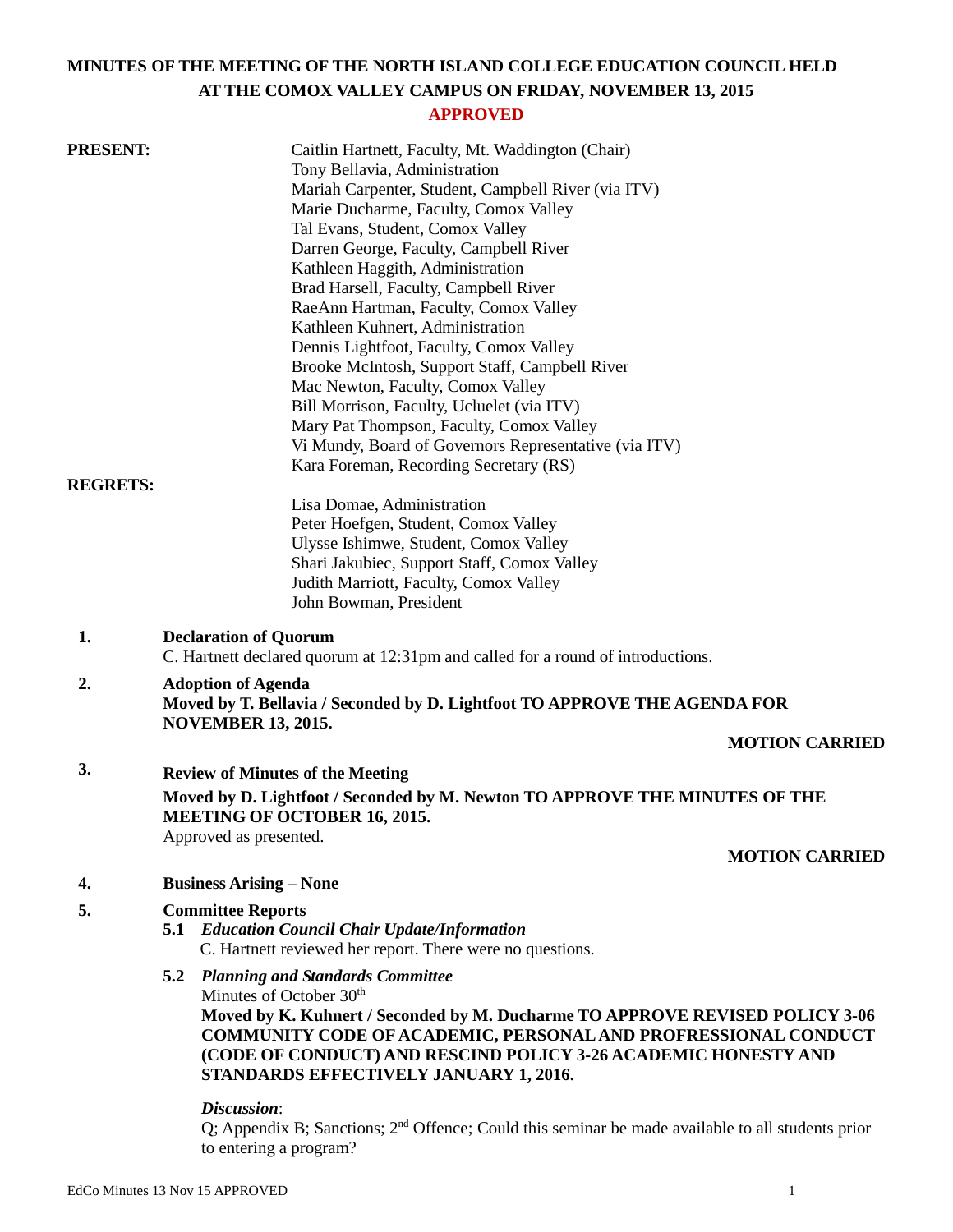A; Yes, eventually. There were some suggestions for clarifying language.

**MOTION CARRIED.**

**5.3** *Fast Track Committee*

Minutes of October 2015

#### **Documents for Review**

**5.3.1 Items 5.3.1 – 5.3.5 were taken as a bundle. Program Revision – Carpentry Apprenticeship Moved by T. Bellavia / Seconded by K. Kuhnert TO APPROVE THE PROGRAM REVISION AND COURSE REVISIONS TO CARPENTRY APPRENTICESHIP LEVEL 1, 2, 3, AND 4.**

#### **MOTION CARRIED.**

## **EFFECTIVE/START DATE: FA 2016**

## *Rationale from form:*

*As mandated by the Industry Training Authority (ITA), effective January 1, 2016, there will be an increase to the duration of technical training for the Carpentry program from 6 weeks (180 hours) to 7 weeks (210 hours) across all levels. Discussion*: None.

# **5.3.2 Course Revision – CRA 100 Carpentry Apprenticeship Level 1 EFFECTIVE/START DATE: FA 2016**

#### *Rationale from form:*

*Based on feedback from industry, students and educators, ITA has announced that the total program hours, thus delivery period will be extended to provide students with adequate time to meet existing program learning objectives.*

- **5.3.3 Course Revision – CRA 200 Carpentry Apprenticeship Level 2 EFFECTIVE/START DATE: FA 2016** *Rationale from form: As above.*
- **5.3.4 Course Revision – CRA 300 Carpentry Apprenticeship Level 3 EFFECTIVE/START DATE: FA 2016** *Rationale from form: As above.*
- **5.3.5 Course Revision – CRA 400 Carpentry Apprenticeship Level 4 EFFECTIVE/START DATE: FA 2016** *Rationale from form: As above.*

# **Moved by D. Lightfoot / Seconded by K. Kuhnert TO CREATE A TERMS OF REFERENCE FOR FAST TRACK COMMITTEE BEFORE DECEMBER 11, 2015 AND REPORT BACK TO EDUCATION COUNCIL.**

*Discussion:*

There was discussion about reviewing current Fast Track processes to ensure curriculum submissions were reviewed with an appropriate level of rigor.

## **MOTION CARRIED.**

#### **5.4** *Curriculum Committee*

**Minutes of Curriculum Meeting – October 23, 2015**

**Documents for Review**

**5.4.1 Program Revision – Bachelor of Science in Nursing Moved by K. Haggith / Seconded by T. Bellavia TO APPROVE THE PROGRAM REVISION EFFECTIVE/START DATE: FA 2016**

EdCo Minutes 13 Nov 15 APPROVED 2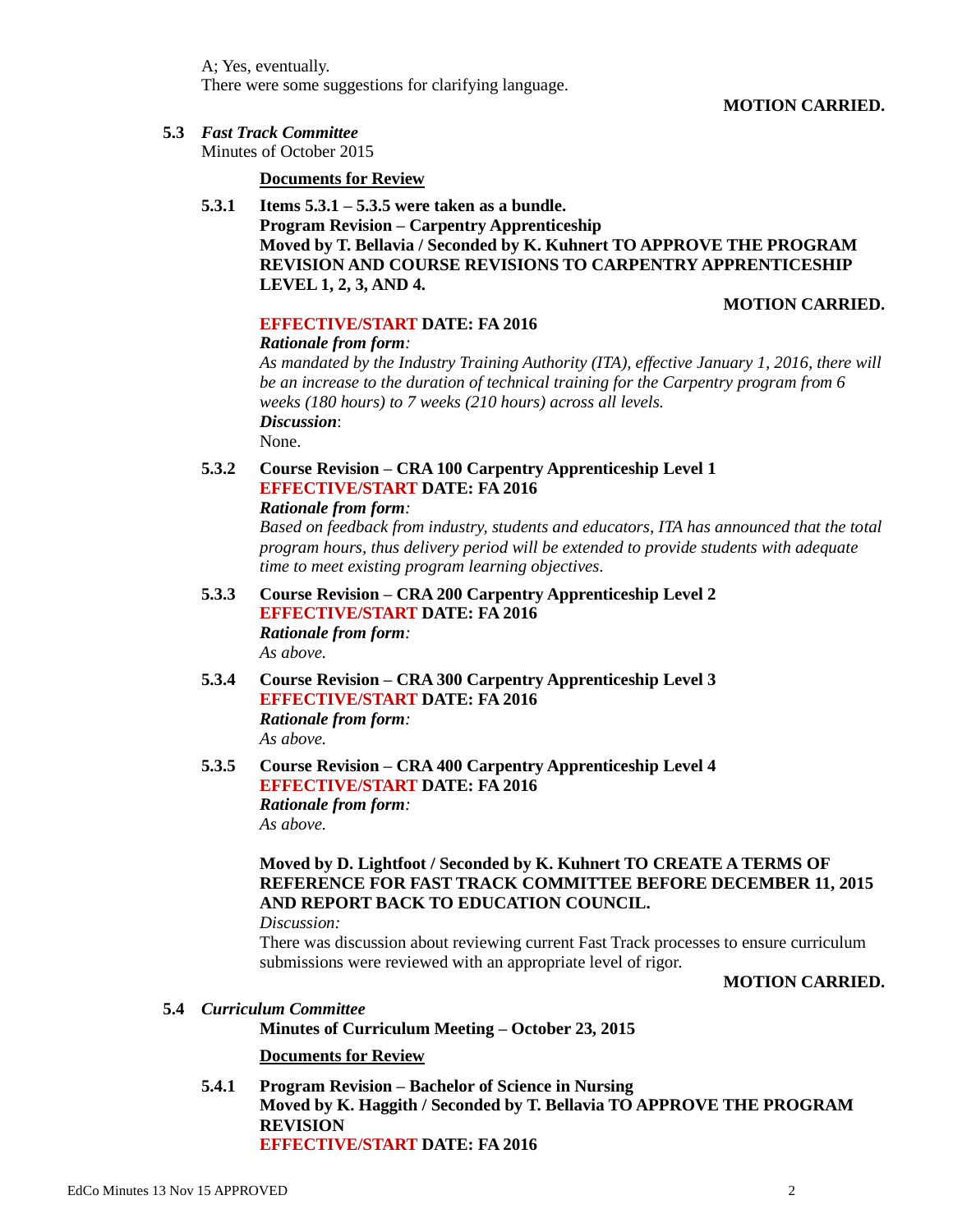#### *Rationale from form:*

*To provide clarity about the selective admission process. Ensure clarity for student progression, readmission and completion. Discussion*: There were suggestions for clarifying language.

**Action Items:**

Under Option A; add 10 year limitation to Chemistry, remove asterisk, remove Pt 6

**MOTION CARRIED.**

# **5.4.2 New Course – GEO 220 Introduction to Climate Change: Human and Ecological Dimensions**

# **Moved by K. Haggith / Seconded by B. Harsell TO APPROVE THE NEW COURSE EFFECTIVE/START DATE: FA 2016**

## *Rationale from form:*

*Climate change is a topical environmental issue that will appeal to students with diverse disciplinary/program interests. Given the serious and global nature of the problem and potentially grave consequences if it is not addressed, an in-depth and critical understanding of the various facets of climate change is crucial knowledge for responsible global citizens. This course will also contribute toward indigenization of the curriculum by incorporating indigenous knowledge (e.g. Traditional Knowledge in the Arctic and Vancouver Island regions) and examining the impacts of climate change on the livelihoods and cultures of aboriginal communities.*

## *Discussion*:

It was noted that Assessment Services had not seen this CDW. It was agreed that it should go back to the developer to ensure that all stakeholders had been consulted.

#### **Action Item:**

(RS) Ask developer to provide feedback from consultations. The item can then be reviewed by Fast Track in order to meet the calendar deadline.

#### **ITEM TABLED.**

#### **5.4.3 Course Revision – FIN 131 Introduction to 3-Dimensional Design Moved by K. Haggith / Seconded by K. Kuhnert TO APPROVE THE COURSE REVISION**

## **EFFECTIVE/START DATE: FA 2016**

#### *Rationale from form:*

*FIN 130 curriculum content is required material for this course. Evaluation updated to comply with college policy.*

# *Discussion*:

It was noted that revisions to the Student Evaluations that were requested by Curriculum Committee were missed.

## **Action Item:**

(RS) Change Student Evaluation to 70/30% and advise the department.

#### **MOTION CARRIED.**

**5.4.4 Items 5.4.4 – 5.4.5 were taken as a bundle Program Revision – Aquaculture Technician I Certificate Moved by K. Haggith / Seconded by D. George TO APPROVE THE PROGRAM AND COURSE REVISION EFFECTIVE/START DATE: FA 2016** *Rationale from form: Industry request. Discussion*: It was noted that the effective date should be Spring 2016. **Action Item:** (RS) Change the effective date to Spr 2016

#### **MOTION CARRIED.**